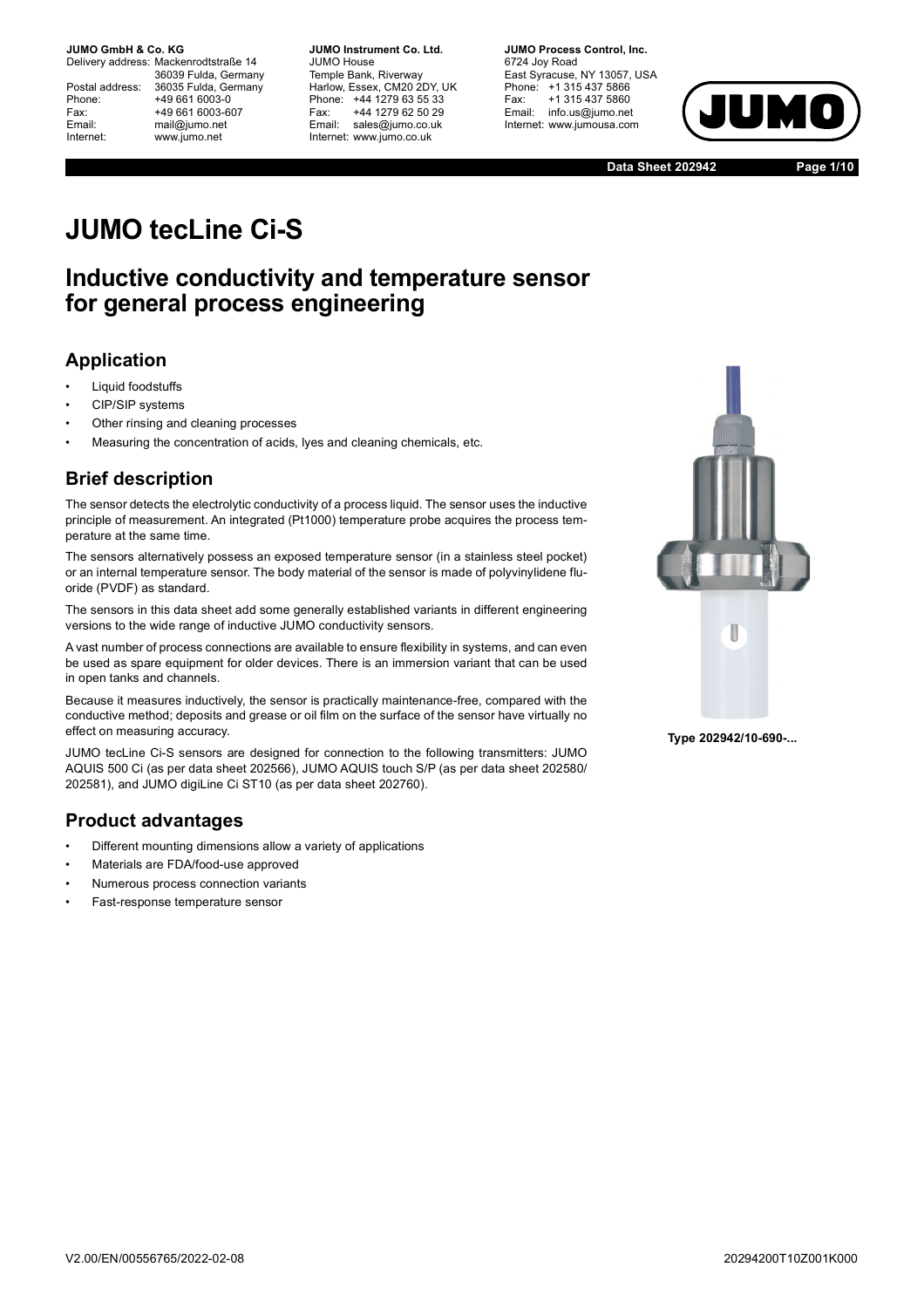Delivery address: Mackenrodtstraße 14 36039 Fulda, Germany Postal address: 36035 Fulda, Germany Phone: +49 661 6003-0<br>
Fax: +49 661 6003-6<br>
Email: mail@jumo.net +49 661 6003-607 mail@jumo.net Internet: www.jumo.net

**JUMO Instrument Co. Ltd.** JUMO House Temple Bank, Riverway Harlow, Essex, CM20 2DY, UK Phone: +44 1279 63 55 33 Fax: +44 1279 62 50 29 Email: sales@jumo.co.uk Internet: www.jumo.co.uk

**JUMO Process Control, Inc.** 6724 Joy Road East Syracuse, NY 13057, USA Phone: +1 315 437 5866 Fax: +1 315 437 5860 Email: info.us@jumo.net Internet: www.jumousa.com



**Data Sheet 202942 Page 2/10**

## **Technical data**

| Principle of conductivity                                                                                                                               | Inductive                                                                                                                                                                                                             |  |  |  |  |  |  |
|---------------------------------------------------------------------------------------------------------------------------------------------------------|-----------------------------------------------------------------------------------------------------------------------------------------------------------------------------------------------------------------------|--|--|--|--|--|--|
| Measuring range of conductivity <sup>a</sup>                                                                                                            | 0 to 1000 µS/cm up to 0 to 2000 mS/cm                                                                                                                                                                                 |  |  |  |  |  |  |
|                                                                                                                                                         | (depending on the connected transmitter)                                                                                                                                                                              |  |  |  |  |  |  |
| Accuracy of conductivity<br>in the measuring range                                                                                                      |                                                                                                                                                                                                                       |  |  |  |  |  |  |
| 0 to 1 mS/cm                                                                                                                                            | $\leq 1\%$                                                                                                                                                                                                            |  |  |  |  |  |  |
| 0 to 10 $mS/cm$                                                                                                                                         | $\leq 0.5 \%$                                                                                                                                                                                                         |  |  |  |  |  |  |
| 0 to 100 mS/cm                                                                                                                                          | $\leq 0.5 \%$                                                                                                                                                                                                         |  |  |  |  |  |  |
| 0 to 1000 mS/cm                                                                                                                                         | $\leq 1\%$                                                                                                                                                                                                            |  |  |  |  |  |  |
| 0 to 2000 mS/cm                                                                                                                                         | $< 1 \%$                                                                                                                                                                                                              |  |  |  |  |  |  |
| Cell constant                                                                                                                                           | $k = 5.45$ 1/cm                                                                                                                                                                                                       |  |  |  |  |  |  |
| Temperature sensor                                                                                                                                      | Pt1000, Class A                                                                                                                                                                                                       |  |  |  |  |  |  |
| $t_{0.9}$ temperature <sup>b</sup>                                                                                                                      | $\leq 6$ s                                                                                                                                                                                                            |  |  |  |  |  |  |
| Admissible ambient temperature                                                                                                                          | -10 to +60 $^{\circ}$ C                                                                                                                                                                                               |  |  |  |  |  |  |
| Admissible storage temperature                                                                                                                          | -20 to +75 $^{\circ}$ C                                                                                                                                                                                               |  |  |  |  |  |  |
| Protection type <sup>c</sup>                                                                                                                            | IP67                                                                                                                                                                                                                  |  |  |  |  |  |  |
| Admissible medium temperature                                                                                                                           |                                                                                                                                                                                                                       |  |  |  |  |  |  |
| In operation                                                                                                                                            | -10 to +125 °C <sup>d</sup>                                                                                                                                                                                           |  |  |  |  |  |  |
| briefly (max. 15 minutes)                                                                                                                               | $≤ 140 °Cd$                                                                                                                                                                                                           |  |  |  |  |  |  |
| Admissible process pressure <sup>a</sup><br>at 20 $^{\circ}$ C<br>at 60 $^{\circ}$ C<br>at 125 °C<br>at $140 °C$ (max. 15 minutes)<br>at -10 to +140 °C | 10 bar<br>10<br>6 bar<br>Pressure [bar]<br>8<br>2 bar<br>unpressurized<br>6<br>minimum -0.1 bar<br>4<br>$\overline{2}$<br>0<br>$\frac{0}{1}$<br>$\circ$<br>$\overline{C}$<br><b>2234585896554</b><br>Temperature [°C] |  |  |  |  |  |  |
| Sensor material                                                                                                                                         |                                                                                                                                                                                                                       |  |  |  |  |  |  |
| according to design type                                                                                                                                |                                                                                                                                                                                                                       |  |  |  |  |  |  |
| in contact with medium                                                                                                                                  | PVDF, stainless steel 1.4301, AISI 304, stainless steel 1.4435, AISI 316L, EPDM                                                                                                                                       |  |  |  |  |  |  |
| not in contact with medium                                                                                                                              | Stainless steel 1.4301, AISI 304, PA6, CR/NBR, PUR, FPM, CuZn                                                                                                                                                         |  |  |  |  |  |  |
| Process connection                                                                                                                                      | See order details/dimensions                                                                                                                                                                                          |  |  |  |  |  |  |
| Electrical connection                                                                                                                                   | JUMO tecLine Ci type inductive conductivity sensors are suitable for connection to the following<br>transmitters/controllers: JUMO AQUIS 500 Ci, JUMO AQUIS touch S/P, JUMO digiLine Ci ST10!                         |  |  |  |  |  |  |
| Connection type                                                                                                                                         | Non-detachable cable                                                                                                                                                                                                  |  |  |  |  |  |  |
| Socket                                                                                                                                                  | M <sub>12</sub> socket                                                                                                                                                                                                |  |  |  |  |  |  |
| Socket material                                                                                                                                         | CuZn, PA6.6 GF30, PUR                                                                                                                                                                                                 |  |  |  |  |  |  |
| Cable material                                                                                                                                          | Outer sleeve: PUR                                                                                                                                                                                                     |  |  |  |  |  |  |
| Cable lengths                                                                                                                                           | See order details                                                                                                                                                                                                     |  |  |  |  |  |  |
| Admissible temperature                                                                                                                                  | -20 to +75 $^{\circ}$ C                                                                                                                                                                                               |  |  |  |  |  |  |

<span id="page-1-1"></span> $\overline{a}$  Typical application range from approx. 100 µS/cm.

b According to EN 60751, value applies to exposed temperature probe.

<sup>c</sup> According to EN 60529

<span id="page-1-0"></span><sup>d</sup> Max. 80 °C ( pressureless) with process connection 706.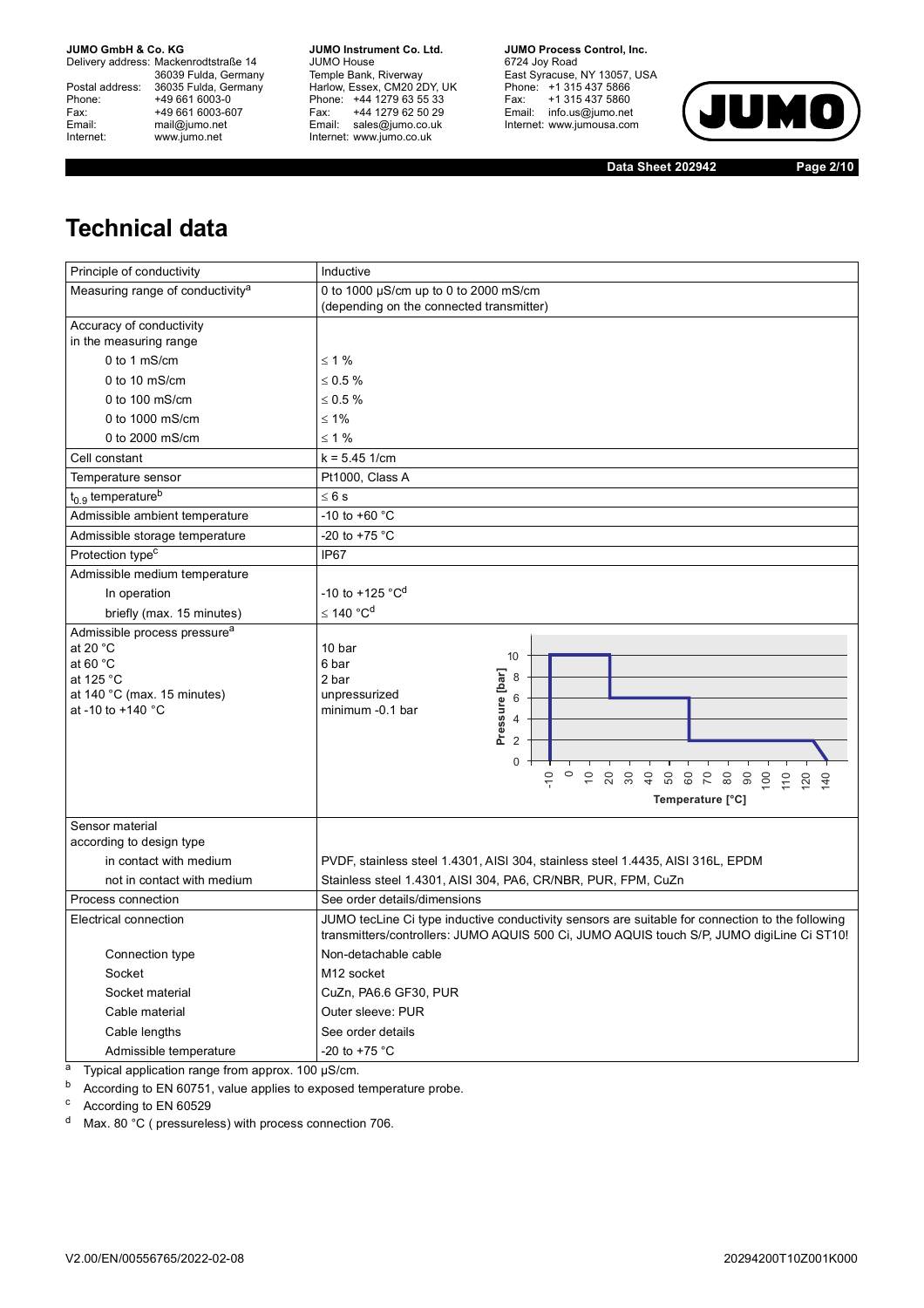Delivery address: Mackenrodtstraße 14 36039 Fulda, Germany Postal address: 36035 Fulda, Germany Phone: +49 661 6003-0 Fax: +49 661 6003-607 Email: mail@jumo.net Internet: www.jumo.net

**JUMO Instrument Co. Ltd.** JUMO House Temple Bank, Riverway Harlow, Essex, CM20 2DY, UK Phone: +44 1279 63 55 33 Fax: +44 1279 62 50 29 Email: sales@jumo.co.uk Internet: www.jumo.co.uk

**JUMO Process Control, Inc.** 6724 Joy Road East Syracuse, NY 13057, USA Phone: +1 315 437 5866 Fax: +1 315 437 5860 Email: info.us@jumo.net Internet: www.jumousa.com



**Data Sheet 202942 Page 3/10**

# **Measuring principle**

The inductive method of measurement allows largely maintenance-free acquisition of specific conductivity, even in the toughest media conditions. Compared with the conductive method of measurement, problems such as electrode decomposition and polarization are practically non-existent.

Conductivity is measured by an inductive probe. Sinusoidal AC voltage supplies the transmitter coil. Current is induced in the receiver coil, subject to the conductivity of the liquid to be measured. The current is proportional to the conductivity of the medium.

# **Device Description**

The measuring cell of the sensor consists of a hermetically sealed polyvinylidenefluoride (PVDF) body, with two measuring coils arranged inside it. A flow-through opening in the sensor allows the sample medium to pass through. Electrical isolation between the sample medium and the actual value output is inevitable. because oft he principle of measurement. The sensor cell is extremely temperature and pressure stable.



- 1 PVDF sensor body
- 2 Exposed temperature probe
- 3 Measuring coils
- 4 Liquid loop

#### **Exposed temperature probe**

The temperature probe in its stainless steel pocket reacts very quickly to changes in temperature.

#### **Internal temperature probe**

The temperature probe is integrated in the cell body. No metal comes into contact with the sample medium in this version (important for aggressive media). However, temperature acquisition is slower.



**Example setup of a measuring path**



(1) JUMO tecLine Ci-S

- (2) Connecting cable (an integral part of the JUMO tecLine Ci-S)
- (3) JUMO AQUIS 500 Ci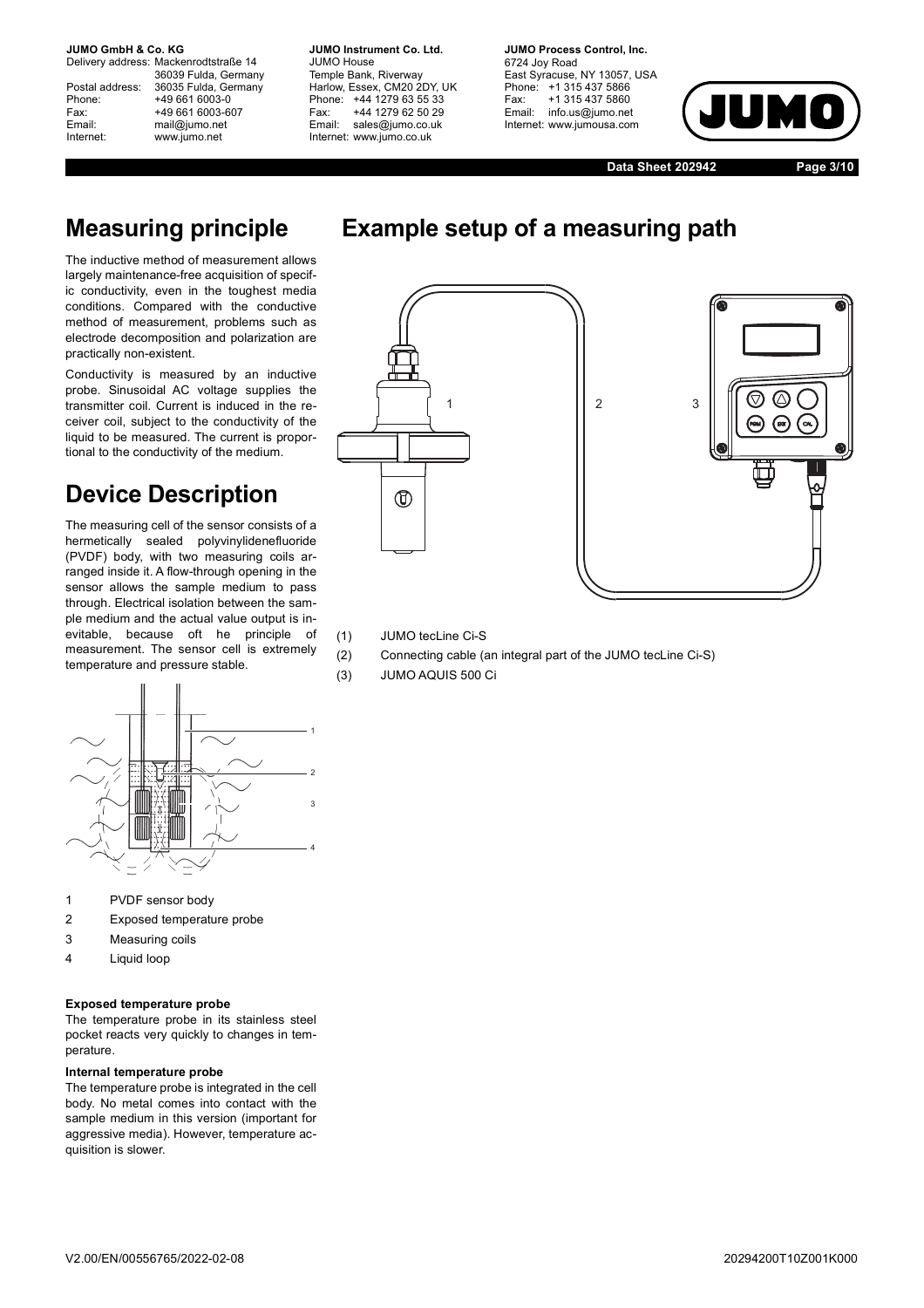Delivery address: Mackenrodtstraße 14 36039 Fulda, Germany Postal address: 36035 Fulda, Germany Postal address: 36035 Fulda, Ge<br>
Phone: +49 661 6003-0<br>
Fax: +49 661 6003-6<br>
Email: mail@jumo.net +49 661 6003-607 mail@jumo.net Internet: www.jumo.net

**JUMO Instrument Co. Ltd.** JUMO House Temple Bank, Riverway Harlow, Essex, CM20 2DY, UK Phone: +44 1279 63 55 33 Fax: +44 1279 62 50 29 Email: sales@jumo.co.uk Internet: www.jumo.co.uk

**JUMO Process Control, Inc.** 6724 Joy Road East Syracuse, NY 13057, USA Phone: +1 315 437 5866 Fax: +1 315 437 5860 Email: info.us@jumo.net Internet: www.jumousa.com



**Data Sheet 202942 Page 4/10**

# **Dimensions**

### **Process connections**



- 1 Stainless steel 1.4301 2 Stainless steel 1.4435
- 4 PVDF 6 PA6
- 7 PPS GF40

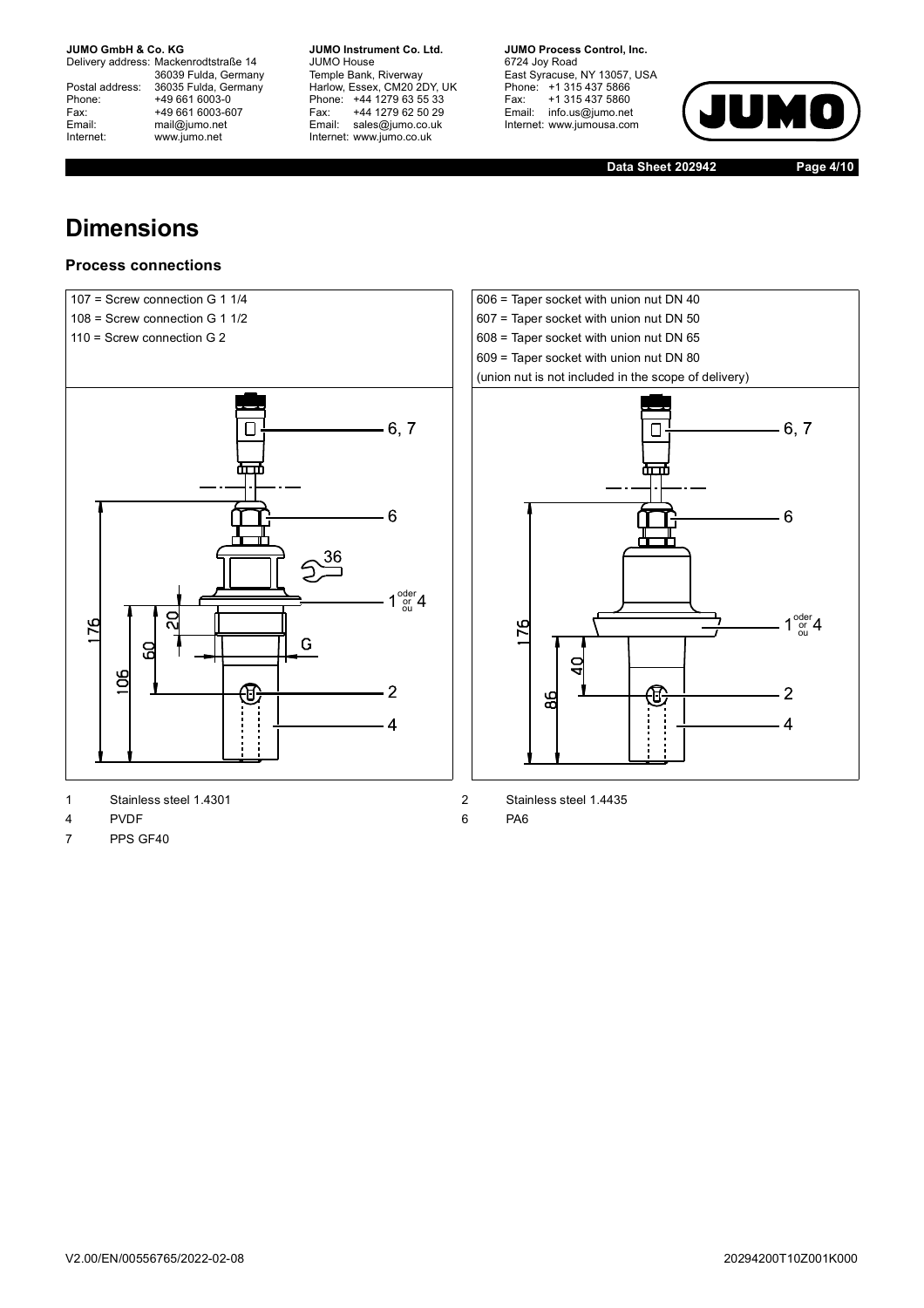Delivery address: Mackenrodtstraße 14 36039 Fulda, Germany Postal address: 36035 Fulda, Germany Postal address: 36035 Fulda, Ge<br>
Phone: +49 661 6003-0<br>
Fax: +49 661 6003-6<br>
Email: mail@jumo.net +49 661 6003-607 mail@jumo.net Internet: www.jumo.net

**JUMO Instrument Co. Ltd.** JUMO House Temple Bank, Riverway Harlow, Essex, CM20 2DY, UK Phone: +44 1279 63 55 33 Fax: +44 1279 62 50 29 Email: sales@jumo.co.uk Internet: www.jumo.co.uk

**JUMO Process Control, Inc.** 6724 Joy Road East Syracuse, NY 13057, USA Phone: +1 315 437 5866 Fax: +1 315 437 5860 Email: info.us@jumo.net Internet: www.jumousa.com



**Data Sheet 202942 Page 5/10**





- 1 Stainless steel 1.4301 2 Stainless steel 1.4435
- 4 PVDF 6 PA6
- 7 PPS GF40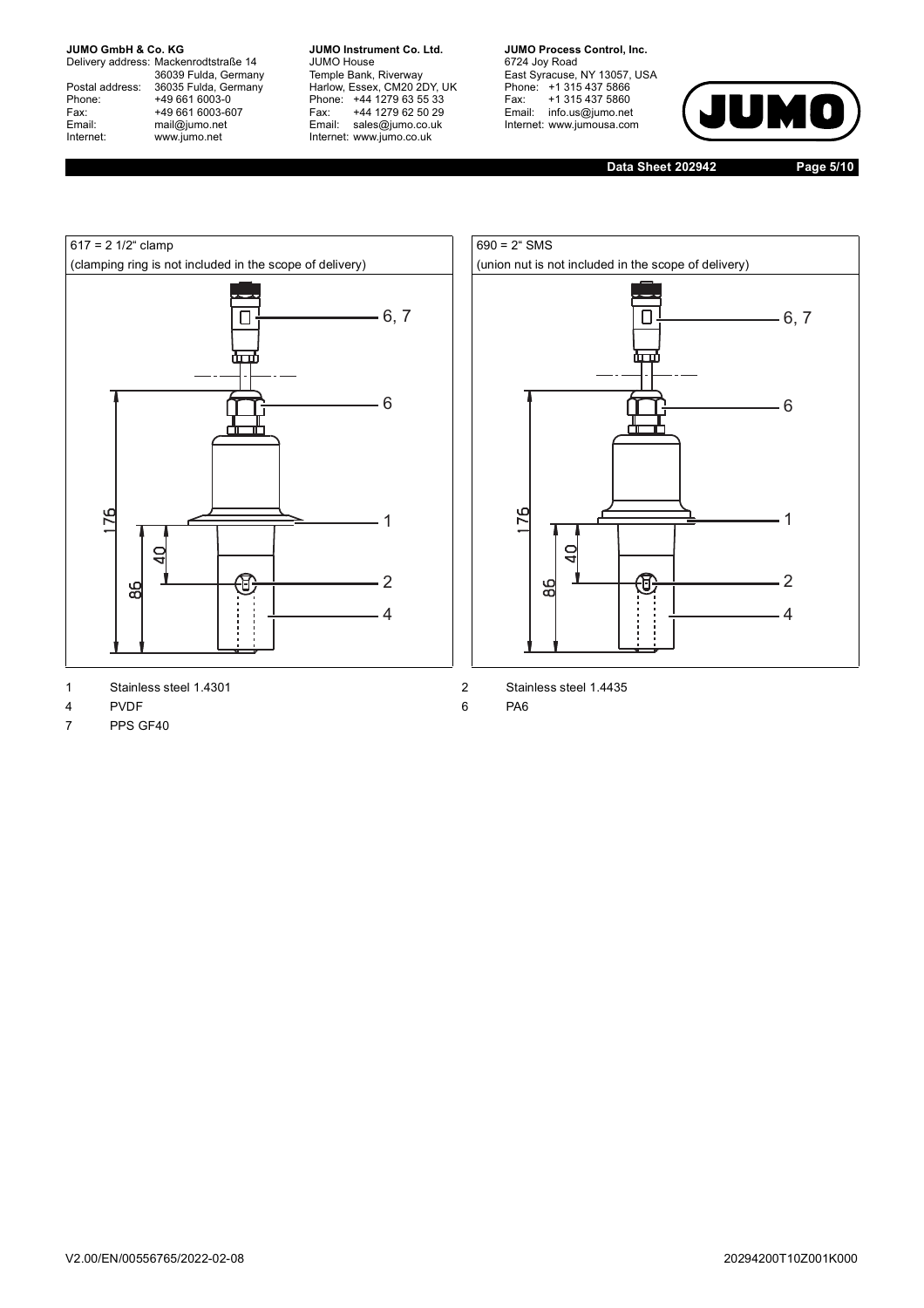Delivery address: Mackenrodtstraße 14 36039 Fulda, Germany Postal address: 36035 Fulda, Germany Postal address: 36035 Fulda, Ge<br>
Phone: +49 661 6003-0<br>
Fax: +49 661 6003-6<br>
Email: mail@jumo.net +49 661 6003-607 mail@jumo.net Internet: www.jumo.net

**JUMO Instrument Co. Ltd.** JUMO House Temple Bank, Riverway Harlow, Essex, CM20 2DY, UK Phone: +44 1279 63 55 33 Fax: +44 1279 62 50 29 Email: sales@jumo.co.uk Internet: www.jumo.co.uk

**JUMO Process Control, Inc.** 6724 Joy Road

East Syracuse, NY 13057, USA Phone: +1 315 437 5866 Fax: +1 315 437 5860 Email: info.us@jumo.net Internet: www.jumousa.com



**Data Sheet 202942 Page 6/10**



2 Stainless steel 1.4435 4 PVDF

- 
- 8 Nickel-plated brass and EPDM
- 
- 6 PA6 7 PPS GF40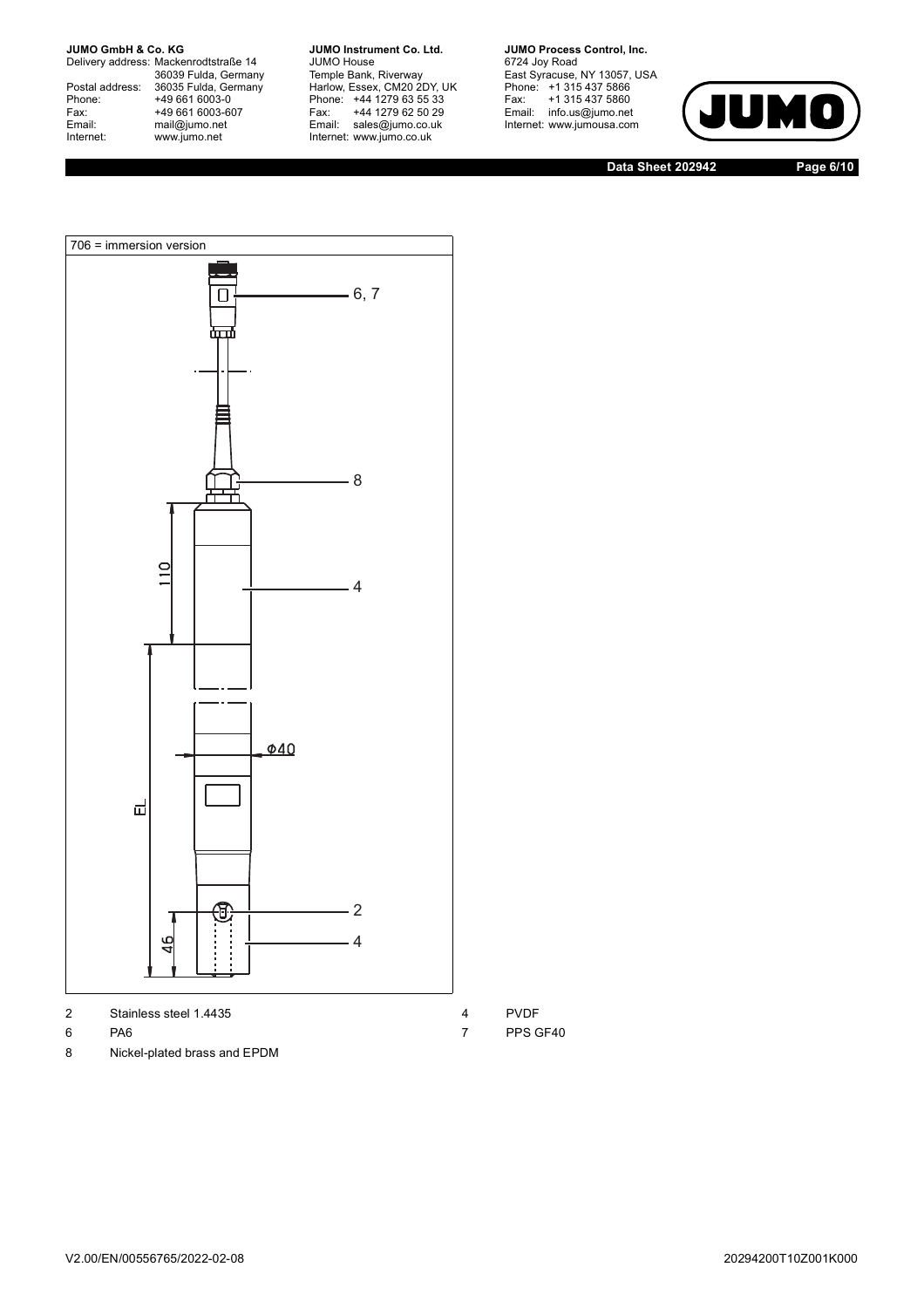Delivery address: Mackenrodtstraße 14 36039 Fulda, Germany Postal address: 36035 Fulda, Germany Postal address: 36035 Fulda, Ge<br>
Phone: +49 661 6003-0<br>
Fax: +49 661 6003-6<br>
Email: mail@jumo.net +49 661 6003-607 mail@jumo.net Internet: www.jumo.net

**JUMO Instrument Co. Ltd.** JUMO House Temple Bank, Riverway Harlow, Essex, CM20 2DY, UK Phone: +44 1279 63 55 33 Fax: +44 1279 62 50 29 Email: sales@jumo.co.uk Internet: www.jumo.co.uk

**JUMO Process Control, Inc.** 6724 Joy Road East Syracuse, NY 13057, USA Phone: +1 315 437 5866 Fax: +1 315 437 5860 Email: info.us@jumo.net Internet: www.jumousa.com



**Data Sheet 202942 Page 7/10**

# **Mounting examples**

### **Weld-on threaded adapter**



- 1 Process connection 607
- 2 Grooved union nut DN 50
- 3 Flow direction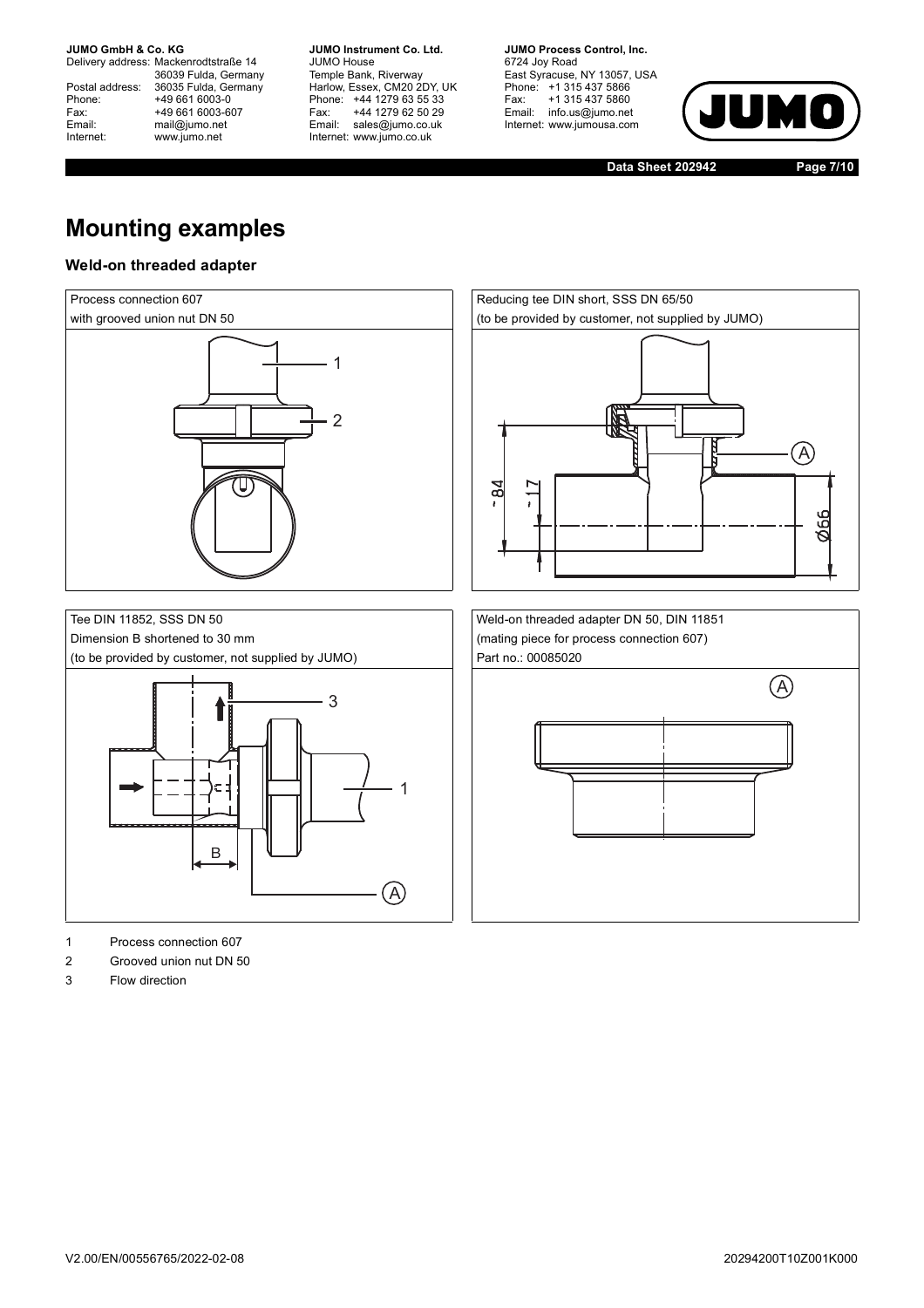Delivery address: Mackenrodtstraße 14 36039 Fulda, Germany Postal address: 36035 Fulda, Germany Postal address: 36035 Fulda, Ge<br>
Phone: +49 661 6003-0<br>
Fax: +49 661 6003-6<br>
Email: mail@jumo.net +49 661 6003-607 mail@jumo.net Internet: www.jumo.net

**JUMO Instrument Co. Ltd.** JUMO House Temple Bank, Riverway Harlow, Essex, CM20 2DY, UK Phone: +44 1279 63 55 33 Fax: +44 1279 62 50 29 Email: sales@jumo.co.uk Internet: www.jumo.co.uk

**JUMO Process Control, Inc.** 6724 Joy Road East Syracuse, NY 13057, USA Phone: +1 315 437 5866 Fax: +1 315 437 5860 Email: info.us@jumo.net Internet: www.jumousa.com



**Data Sheet 202942 Page 8/10**

### **Clamp**



2 Clamp ring

### **Flange DN 32 and Flange DN 50**





1 Process connection 617 **B** Clamping socket DN 2.5" short

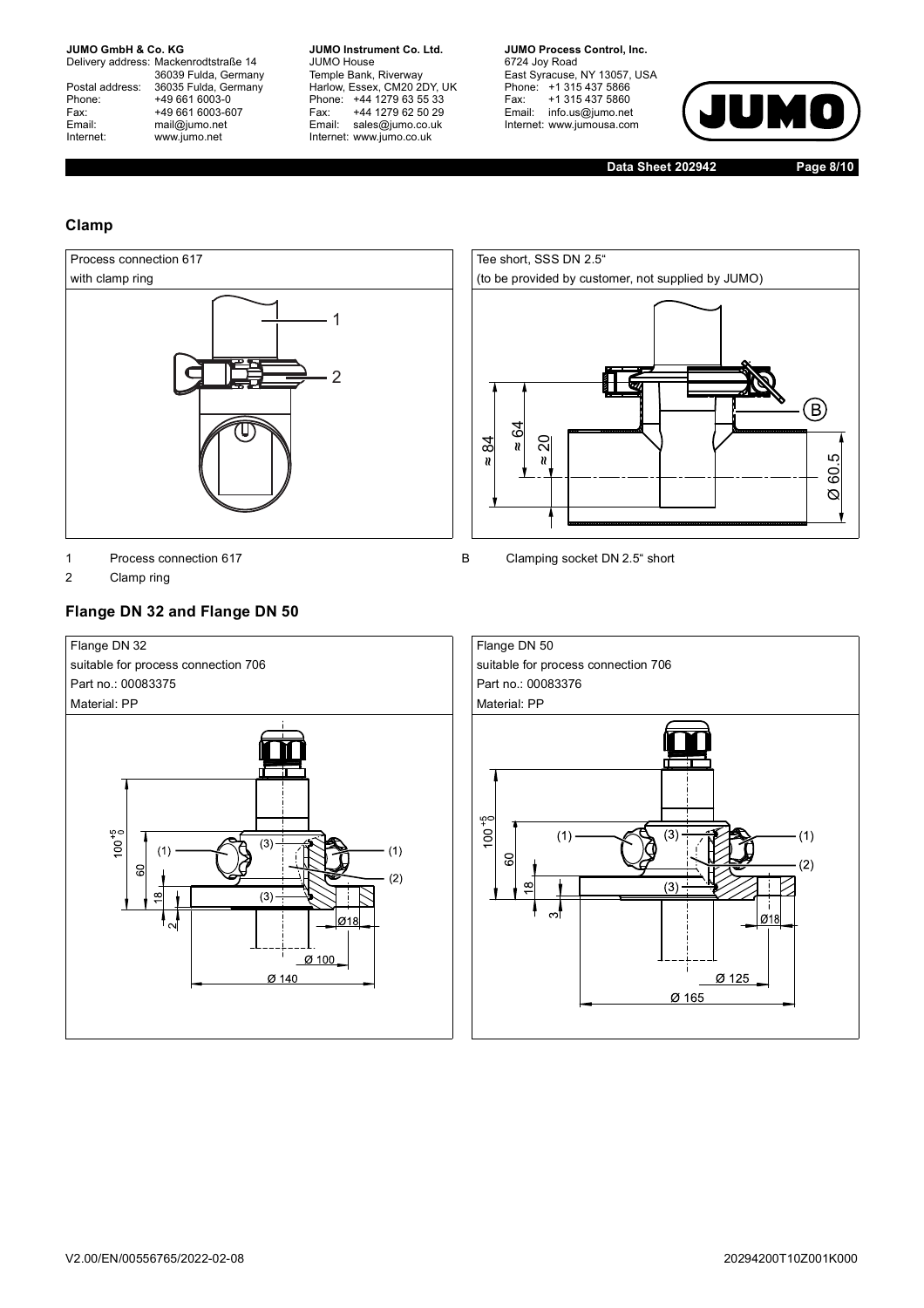Delivery address: Mackenrodtstraße 14 36039 Fulda, Germany Postal address: 36035 Fulda, Germany Phone: +49 661 6003-0<br>
Fax: +49 661 6003-6<br>
Email: mail@jumo.net +49 661 6003-607 mail@jumo.net Internet: www.jumo.net

**JUMO Instrument Co. Ltd.** JUMO House Temple Bank, Riverway Harlow, Essex, CM20 2DY, UK Phone: +44 1279 63 55 33 Fax: +44 1279 62 50 29 Email: sales@jumo.co.uk Internet: www.jumo.co.uk

**JUMO Process Control, Inc.** 6724 Joy Road East Syracuse, NY 13057, USA Phone: +1 315 437 5866 Fax: +1 315 437 5860 Email: info.us@jumo.net Internet: www.jumousa.com



**Data Sheet 202942 Page 9/10**

## **Order details**

|        | (1) | <b>Basic type</b>                                                                                  |
|--------|-----|----------------------------------------------------------------------------------------------------|
| 202942 |     | JUMO tecLine Ci-S - Inductive conductivity and temperature sensor for general process applications |
|        | (2) | <b>Basic type extension</b>                                                                        |
| 10     |     | PVDF sensor body                                                                                   |
|        | (3) | <b>Process connection</b>                                                                          |
| 107    |     | Screw connection G 1 1/4                                                                           |
| 108    |     | Screw connection G 1 1/2                                                                           |
| 110    |     | Screw connection G 2                                                                               |
| 606    |     | Taper socket with union nut DN 40, DIN 11851 (dairy compression fitting)                           |
| 607    |     | Taper socket with union nut DN 50, DIN 11851 (dairy compression fitting)                           |
| 608    |     | Taper socket with union nut DN 65, DIN 11851 (dairy compression fitting)                           |
| 609    |     | Taper socket with union nut DN 80, DIN 11851 (dairy compression fitting)                           |
| 617    |     | Clamping socket (clamp) 2,5" similar to DIN 32676                                                  |
| 690    |     | SMS DN 2                                                                                           |
| 706    |     | Immersion version                                                                                  |
|        | (4) | <b>Insertion length</b>                                                                            |
| 0000   |     | Without                                                                                            |
| 0500   |     | $500$ mm <sup>a</sup>                                                                              |
| 1000   |     | $1000$ mm <sup>a</sup>                                                                             |
| 1500   |     | 1500 mm $a$                                                                                        |
| 2000   |     | $2000$ mm <sup>a</sup>                                                                             |
|        | (5) | <b>Electrical connection</b>                                                                       |
| 21     |     | Fixed cable with M12 connector                                                                     |
|        | (6) | Length of fixed cable                                                                              |
| 10     |     | 10 <sub>m</sub>                                                                                    |
| 20     |     | 20 <sub>m</sub>                                                                                    |
| 30     |     | 30 m                                                                                               |
|        | (7) | Extra code                                                                                         |
| 000    |     | Without                                                                                            |
| 268    |     | Internal temperature probe <sup>b</sup>                                                            |

<span id="page-8-0"></span>a Only possible with process connection 706

<sup>b</sup> If this extra code is selected, the process connection of the sensor is made of PVDF, except for types 617 and 690, where the process connection is always made of stainless steel

|               |        |  |                          |     |                          | 14   |                          | 65 |        | (6) |     |
|---------------|--------|--|--------------------------|-----|--------------------------|------|--------------------------|----|--------|-----|-----|
| Order code    |        |  | $\overline{\phantom{0}}$ |     | $\overline{\phantom{a}}$ |      | $\overline{\phantom{0}}$ |    | $\sim$ |     |     |
| Order example | 202942 |  |                          | 607 | $\overline{\phantom{0}}$ | 0000 | $\overline{\phantom{0}}$ |    |        |     | 000 |